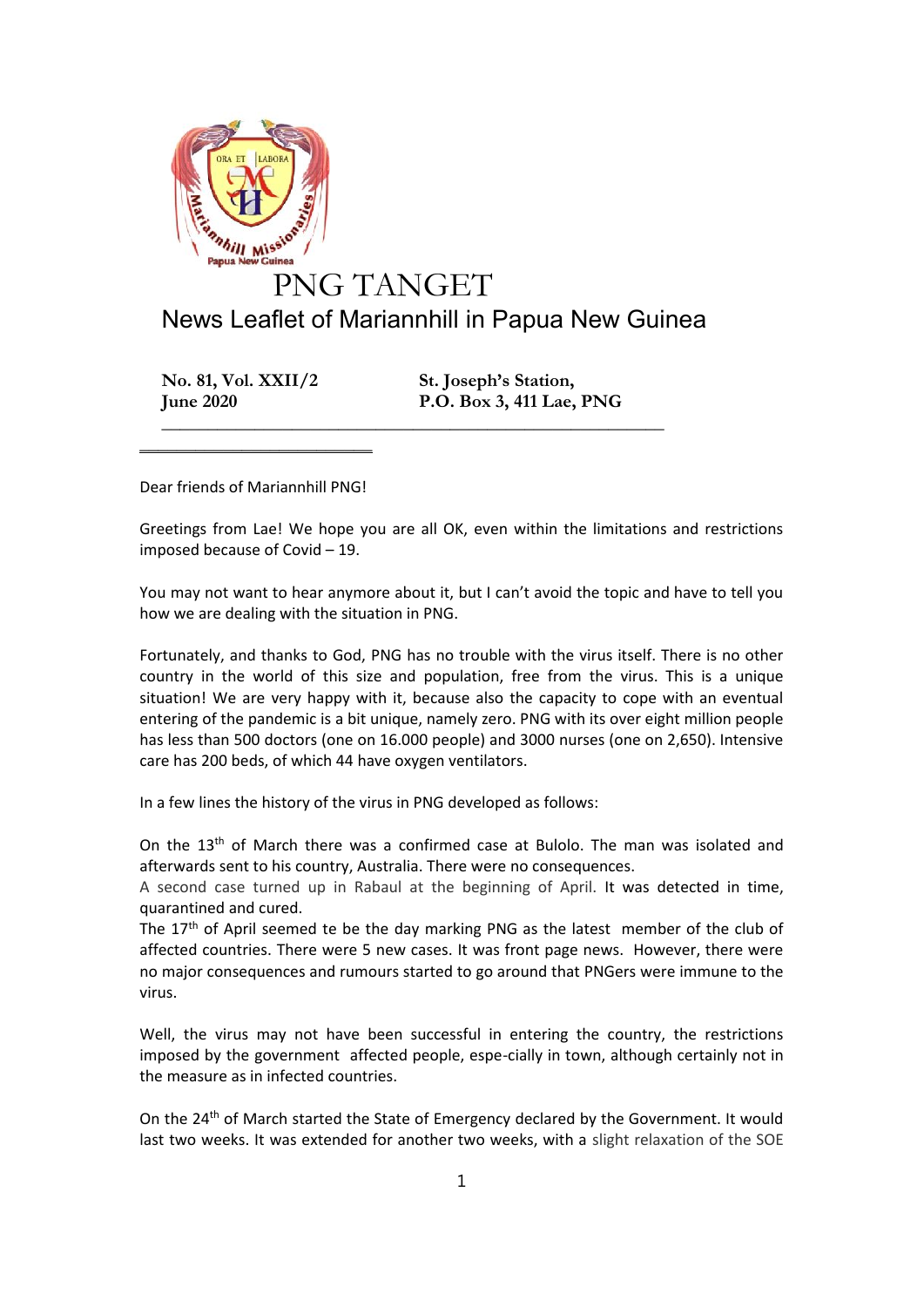travel rules. Schools and tertiary studies were allowed to resume their activities. At the beginning of June the SOE has again been extended for another two weeks.

Open markets, where many families earn their daily bread selling the products of their gardens, were closed. Many people in town suffer really, because their only daily income is being taken away from them. But where there is need, creativity increases and people have started selling and buying wherever they have a chance.

The country as a whole is expected to lose 8% in internal revenue because of the decrease in business.

Church celebrations also have suffered limitations, although not in the measure it happened in other countries.

Our Bishop, Rozario Menezes, SMM, published on the 16<sup>th</sup> of March a circular letter with instructions, applying "social distancing" to Church life.

Restrictions for the Holy Week were also ordered by the Bishops' Conference.

The usual devotions of our Lady during the month of May also suffered limitations: no processions, no going from house to house with the statue of our Lady.

A curious note: in Pidgin the rosary is called CORONA. Thus we were praying the CORONA against the coronavirus!

Our work in the parishes is affected in the sense that there is less work. All kinds of meetings have been suspended for the time being.



Even our founder, **Abbot Francis,** suffered the consequences of the restrictions. In our community there was no special celebration this year of the anniversary of his death on the 24<sup>th</sup> of May.

Also the **CPS Sisters** were afected in their work and movements. In the second half of April the virus seemed to have reached Lae appearing at the Mercy Center, where our CPS Sisters are working and **Sister Pauline Mpongo**, **CPS**, who works there, had to go into quarantine for a few days. But no infection had occurred.

There were no courses or meetings at the Diocesan Pastoral Centre and **Sister Pascal**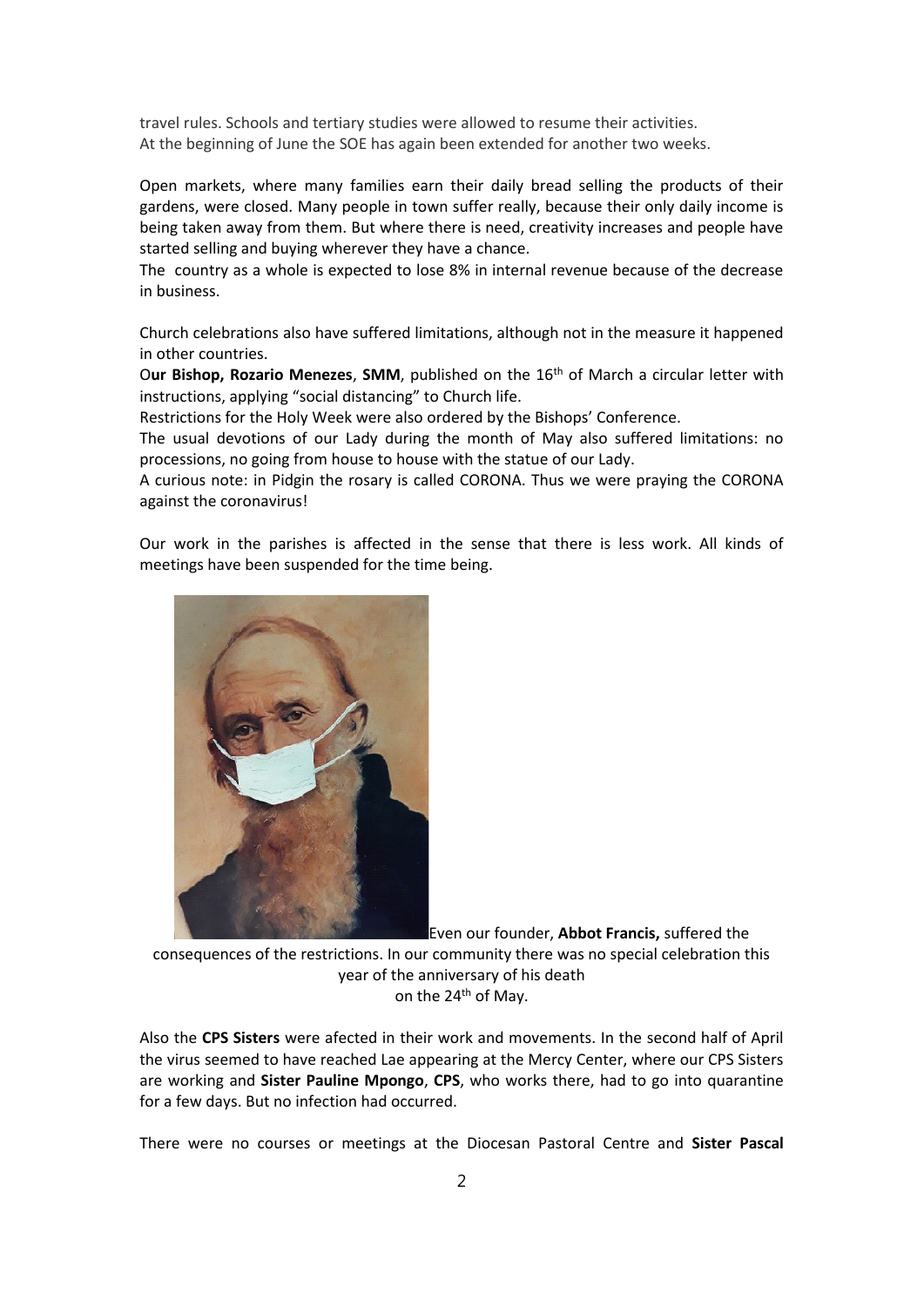**Nyadmadzawo, CPS, r**esponsible for its practical organiza-tion, shifted her workplace to the Diocesan Offices where she is now in charge of the office of "Pastoral and Family Life".

**Sister Michaela Kim**, **CPS**, on home-leave in South Korea, should have returned in May, but there are no flights.

A similar fate waited **Sister Knowledge Ndlovu, CPS,** from Zimbabwe. She is a nurse and should have come to join the little CPS community in Lae in March, but no flights.

As to our own **CMM** situation – and forgetting a moment about the pandemic, we have also good news.

On the 19th of March our PNG confrere and Deacon **Wilfred Salhun** came back from Africa, where he had received an important part of his formation.

In January 2014 he went to Mariannhill in South Africa together with our PNG confrere, **Frt. Alois Gende**. It had been decided that after their novitiate in Mariannhill Monastery they should finish their studies in Africa. The choice fell on Zambia, and they became members of our Zambian Province in September 2015. There they went to the St. Dominic's Major Seminary in Lusaka and finished their theological studies there in June 2019. Frt. Wilfred has been ordained a deacon in May that year. He has been admitted to the priestly ordination which is planned for the next future. But due to the coronavirus, the date has not yet been fixed. Frt. Alois Gende is still in Zambia and was to be ordained a deacon in May this year. But also there the coronavirus made a postponement inevitable. The ordination is now planned for the end of August.



Deacon Wilfred Salhun, cmm at Mariannhill House, Lae, waiting for his priestly ordination and his future task.

On Monday, the 23 $rd$  of March Deacon Wilfred went for a Covid – 19 check-up. But even in Lae they couldn't do more than take his temperature. Fortunately, time showed that he had not brought in any virus.

## And PNG in general? Apart from the coronavirus pandemic, other more constant worries like civil and domestic